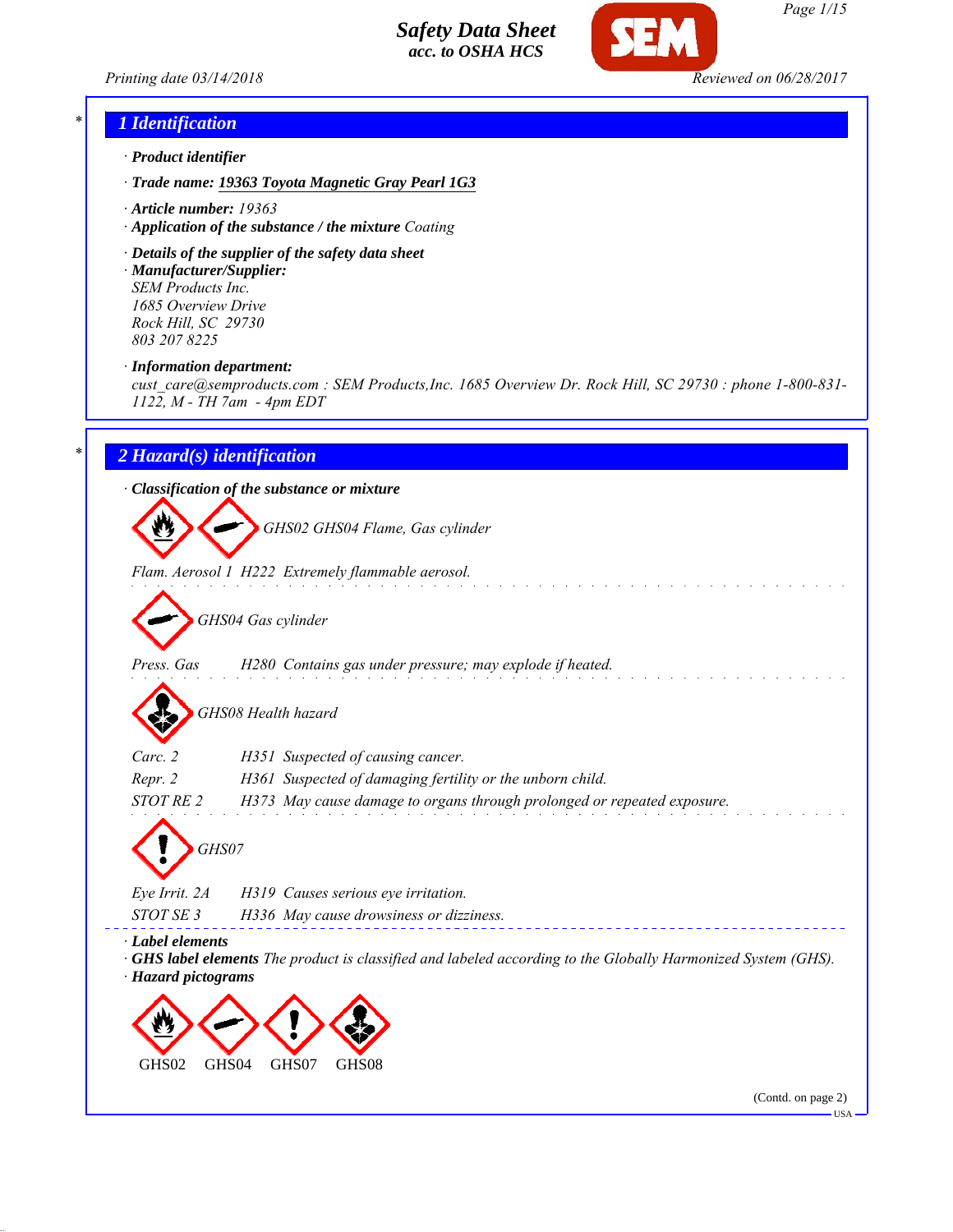*Printing date 03/14/2018 Reviewed on 06/28/2017*

**SEM** 

*Page 2/15*

| Trade name: 19363 Toyota Magnetic Gray Pearl 1G3 |  |  |
|--------------------------------------------------|--|--|
|--------------------------------------------------|--|--|

| · Signal word Danger       | (Contd. of page 1)                                                                                            |
|----------------------------|---------------------------------------------------------------------------------------------------------------|
|                            | · Hazard-determining components of labeling:                                                                  |
| acetone                    |                                                                                                               |
| toluene                    |                                                                                                               |
| 4-methylpentan-2-one       |                                                                                                               |
| n-butyl acetate            |                                                                                                               |
| · Hazard statements        |                                                                                                               |
|                            | H222 Extremely flammable aerosol.                                                                             |
|                            | H280 Contains gas under pressure; may explode if heated.                                                      |
|                            | H319 Causes serious eye irritation.                                                                           |
|                            | H351 Suspected of causing cancer.                                                                             |
|                            | H361 Suspected of damaging fertility or the unborn child.                                                     |
|                            | H336 May cause drowsiness or dizziness.                                                                       |
|                            | H373 May cause damage to organs through prolonged or repeated exposure.                                       |
| · Precautionary statements |                                                                                                               |
| P <sub>201</sub>           | Obtain special instructions before use.                                                                       |
| P <sub>202</sub>           | Do not handle until all safety precautions have been read and understood.                                     |
| P210                       | Keep away from heat/sparks/open flames/hot surfaces. - No smoking.                                            |
| P211                       | Do not spray on an open flame or other ignition source.                                                       |
| P251                       | Pressurized container: Do not pierce or burn, even after use.                                                 |
| P <sub>260</sub>           | Do not breathe dust/fume/gas/mist/vapors/spray.                                                               |
| P <sub>264</sub>           | Wash thoroughly after handling.                                                                               |
| P271                       | Use only outdoors or in a well-ventilated area.                                                               |
| P280                       | Wear protective gloves/protective clothing/eye protection/face protection.                                    |
| $P304 + P340$              | IF INHALED: Remove person to fresh air and keep comfortable for breathing.                                    |
|                            | P305+P351+P338 If in eyes: Rinse cautiously with water for several minutes. Remove contact lenses, if present |
|                            | and easy to do. Continue rinsing.                                                                             |
| $P308 + P313$              | IF exposed or concerned: Get medical advice/attention.                                                        |
| P312                       | Call a poison center/doctor if you feel unwell.                                                               |
| P314                       | Get medical advice/attention if you feel unwell.                                                              |
| $P337 + P313$              | If eye irritation persists: Get medical advice/attention.                                                     |
| $P403 + P233$              | Store in a well-ventilated place. Keep container tightly closed.                                              |
| P405                       | Store locked up.                                                                                              |
| $P410 + P403$              | Protect from sunlight. Store in a well-ventilated place.                                                      |
| $P410 + P412$              | Protect from sunlight. Do not expose to temperatures exceeding 50°C/122°F.                                    |
| <i>P501</i>                | Dispose of contents/container in accordance with local/regional/national/international                        |
|                            | regulations.                                                                                                  |
|                            |                                                                                                               |
| · Classification system:   |                                                                                                               |



*· HMIS-ratings (scale 0 - 4)*

 HEALTH FIRE  $R$ **REACTIVITY** 3 *Reactivity* = 3 2 *Health = 2* 4 *Fire = 4*

*· Other hazards*

*· Results of PBT and vPvB assessment*

*· PBT: Not applicable.*

(Contd. on page 3)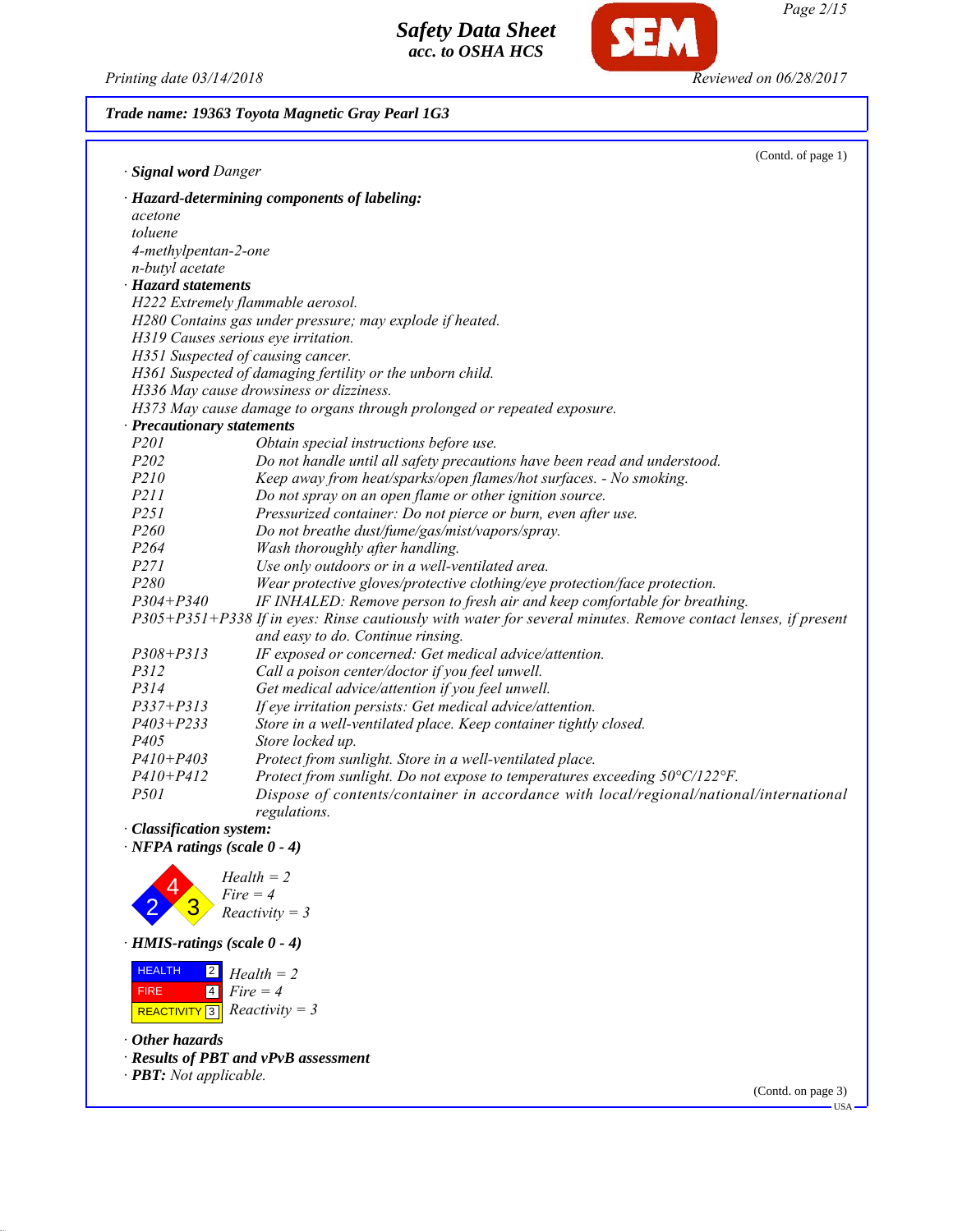*Printing date 03/14/2018 Reviewed on 06/28/2017*

*Trade name: 19363 Toyota Magnetic Gray Pearl 1G3*

*· vPvB: Not applicable.*

(Contd. of page 2)

## *\* 3 Composition/information on ingredients*

*· Chemical characterization: Mixtures*

*· Description:*

*Mixture: consisting of the following components. Weight percentages*

| · Dangerous components: |                                                  |             |
|-------------------------|--------------------------------------------------|-------------|
| $67-64-1$ acetone       |                                                  | $13 - 30\%$ |
|                         | 68476-86-8 Petroleum gases, liquefied, sweetened | $13 - 30\%$ |
|                         | $123-86-4$ n-butyl acetate                       | $10 - 13%$  |
|                         | 108-65-6 2-methoxy-1-methylethyl acetate         | $10 - 13%$  |
|                         | 110-19-0 isobutyl acetate                        | $5 - 7\%$   |
| 108-88-3 toluene        |                                                  | $1.5 - 5\%$ |
|                         | 763-69-9 ethyl 3-ethoxypropionate                | $1.5 - 5\%$ |
|                         | $108-10-1$ 4-methylpentan-2-one                  | $1 - 1.5\%$ |
|                         | $100-41-4$ ethylbenzene                          | $≥0.1-S1%$  |

#### *\* 4 First-aid measures*

- *· Description of first aid measures*
- *· After inhalation: Supply fresh air; consult doctor in case of complaints.*
- *· After skin contact: Generally the product does not irritate the skin.*
- *· After eye contact:*
- *Rinse opened eye for several minutes under running water. If symptoms persist, consult a doctor.*
- *· After swallowing: If symptoms persist consult doctor.*
- *· Information for doctor:*
- *· Most important symptoms and effects, both acute and delayed No further relevant information available.*
- *· Indication of any immediate medical attention and special treatment needed*
- *No further relevant information available.*

#### *\* 5 Fire-fighting measures*

- *· Extinguishing media*
- *· Suitable extinguishing agents:*
- *CO2, extinguishing powder or water spray. Fight larger fires with water spray or alcohol resistant foam. · Special hazards arising from the substance or mixture No further relevant information available.*
- *· Advice for firefighters*
- *· Protective equipment: No special measures required.*

#### *\* 6 Accidental release measures*

*· Personal precautions, protective equipment and emergency procedures*

*Wear protective equipment. Keep unprotected persons away.*

*· Environmental precautions: Do not allow to enter sewers/ surface or ground water.*

(Contd. on page 4)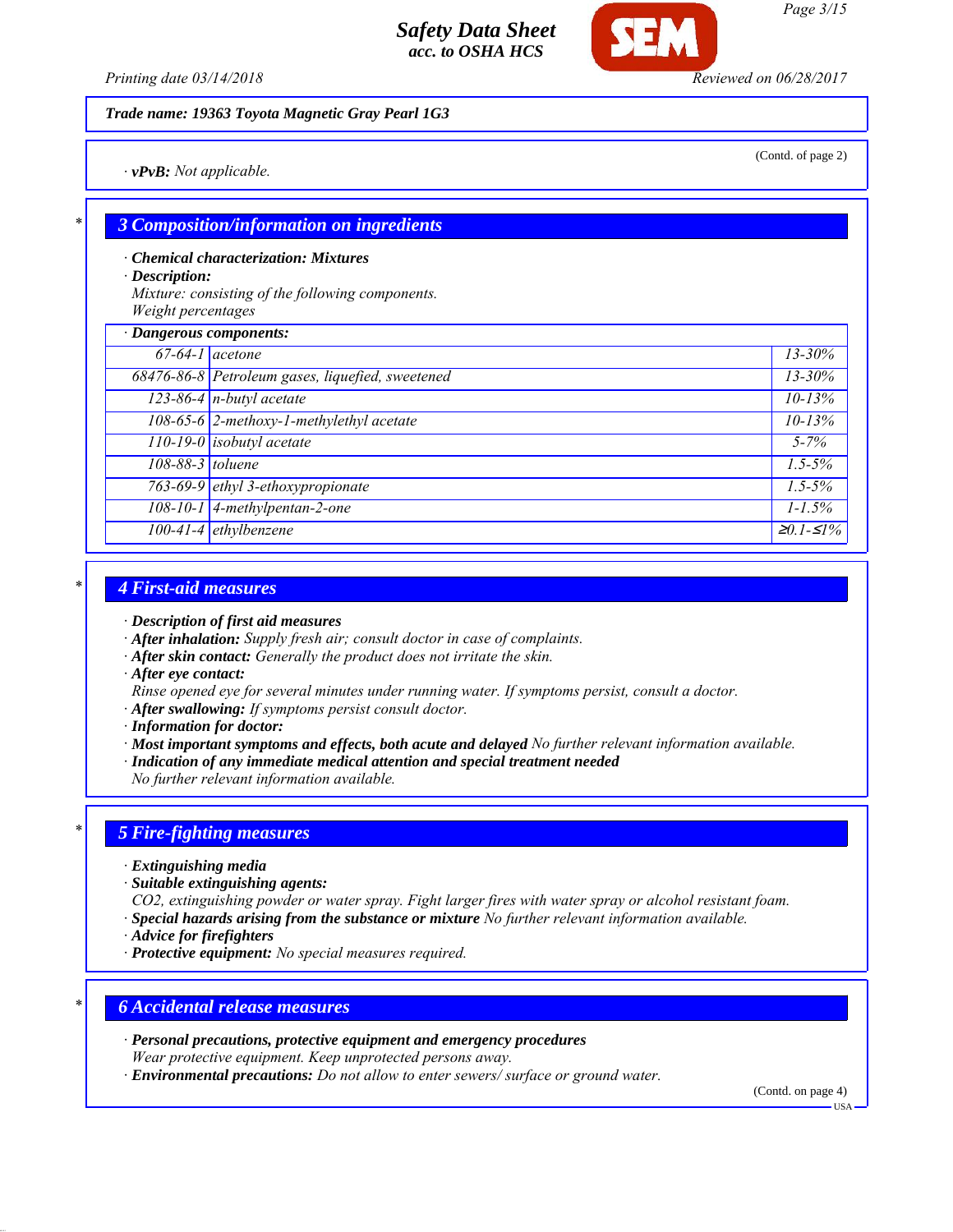

SEM

| Trade name: 19363 Toyota Magnetic Gray Pearl 1G3                                                                   |                                    |  |
|--------------------------------------------------------------------------------------------------------------------|------------------------------------|--|
|                                                                                                                    | (Contd. of page 3)                 |  |
| $\cdot$ Methods and material for containment and cleaning up:                                                      |                                    |  |
| Dispose contaminated material as waste according to item 13.                                                       |                                    |  |
| Ensure adequate ventilation.                                                                                       |                                    |  |
| · Reference to other sections                                                                                      |                                    |  |
| See Section 7 for information on safe handling.<br>See Section 8 for information on personal protection equipment. |                                    |  |
| See Section 13 for disposal information.                                                                           |                                    |  |
| · Protective Action Criteria for Chemicals                                                                         |                                    |  |
| $\overline{PAC-1}$ :                                                                                               |                                    |  |
| $67-64-1$ acetone                                                                                                  | 200 ppm                            |  |
| $\overline{123-86-4}$ n-butyl acetate                                                                              | 5 ppm                              |  |
| 108-65-6 2-methoxy-1-methylethyl acetate                                                                           | $\overline{50}$ ppm                |  |
| $\boxed{110-19-0}$ isobutyl acetate                                                                                | 450 ppm                            |  |
| 108-88-3 toluene                                                                                                   | 67 ppm                             |  |
| 763-69-9 ethyl 3-ethoxypropionate                                                                                  | $1.6$ ppm                          |  |
| $108-10-1$ 4-methylpentan-2-one                                                                                    | 75 ppm                             |  |
| $110-43-0$ heptan-2-one                                                                                            | $150$ ppm                          |  |
| 1330-20-7 xylene                                                                                                   | $\overline{130}$ ppm               |  |
| 1333-86-4 Carbon black                                                                                             | $9 \frac{mg}{m^3}$                 |  |
| $100-41-4$ ethylbenzene                                                                                            | 33 ppm                             |  |
| $71 - 36 - 3$ butan-1-ol                                                                                           | 60 ppm                             |  |
| 7727-43-7 barium sulphate, natural                                                                                 | 15 $mg/m^3$                        |  |
| 25322-68-3 Polyethylene glycol                                                                                     | $30$ mg/m <sup>3</sup>             |  |
| $\cdot$ PAC-2:                                                                                                     |                                    |  |
| $\overline{67-64-1}$ acetone                                                                                       | $3200*$ ppm                        |  |
| $\overline{123-86-4}$ n-butyl acetate                                                                              | 200 ppm                            |  |
| 108-65-6 2-methoxy-1-methylethyl acetate                                                                           | $1,000$ ppm                        |  |
| $110-19-0$ isobutyl acetate                                                                                        | $1300*ppm$                         |  |
| $108-88-3$ toluene                                                                                                 | 560 ppm                            |  |
| 763-69-9 ethyl 3-ethoxypropionate                                                                                  | 18 ppm                             |  |
| 108-10-1 4-methylpentan-2-one                                                                                      | $500$ ppm                          |  |
| $110-43-0$ heptan-2-one                                                                                            | $670$ ppm                          |  |
| 1330-20-7 xylene                                                                                                   | $920*ppm$                          |  |
| $1333 - 86 - 4$<br>Carbon black                                                                                    | 99 mg/m $3$                        |  |
| $100 - 41 - 4$<br>ethylbenzene                                                                                     | $1100*ppm$                         |  |
| $71 - 36 - 3$ butan-1-ol                                                                                           | 800 ppm                            |  |
| barium sulphate, natural<br>$7727 - 43 - 7$                                                                        | $170$ mg/m <sup>3</sup>            |  |
| Polyethylene glycol<br>25322-68-3                                                                                  | $1,300$ mg/m <sup>3</sup>          |  |
| $\cdot$ PAC-3:                                                                                                     |                                    |  |
| $67 - 64 - 1$<br>acetone                                                                                           | 5700* ppm                          |  |
| $\overline{123-86-4}$ n-butyl acetate                                                                              | $3000*ppm$                         |  |
| 108-65-6 2-methoxy-1-methylethyl acetate                                                                           | $5000*ppm$                         |  |
| isobutyl acetate<br>$110 - 19 - 0$                                                                                 | $7500**$ ppm<br>(Contd. on page 5) |  |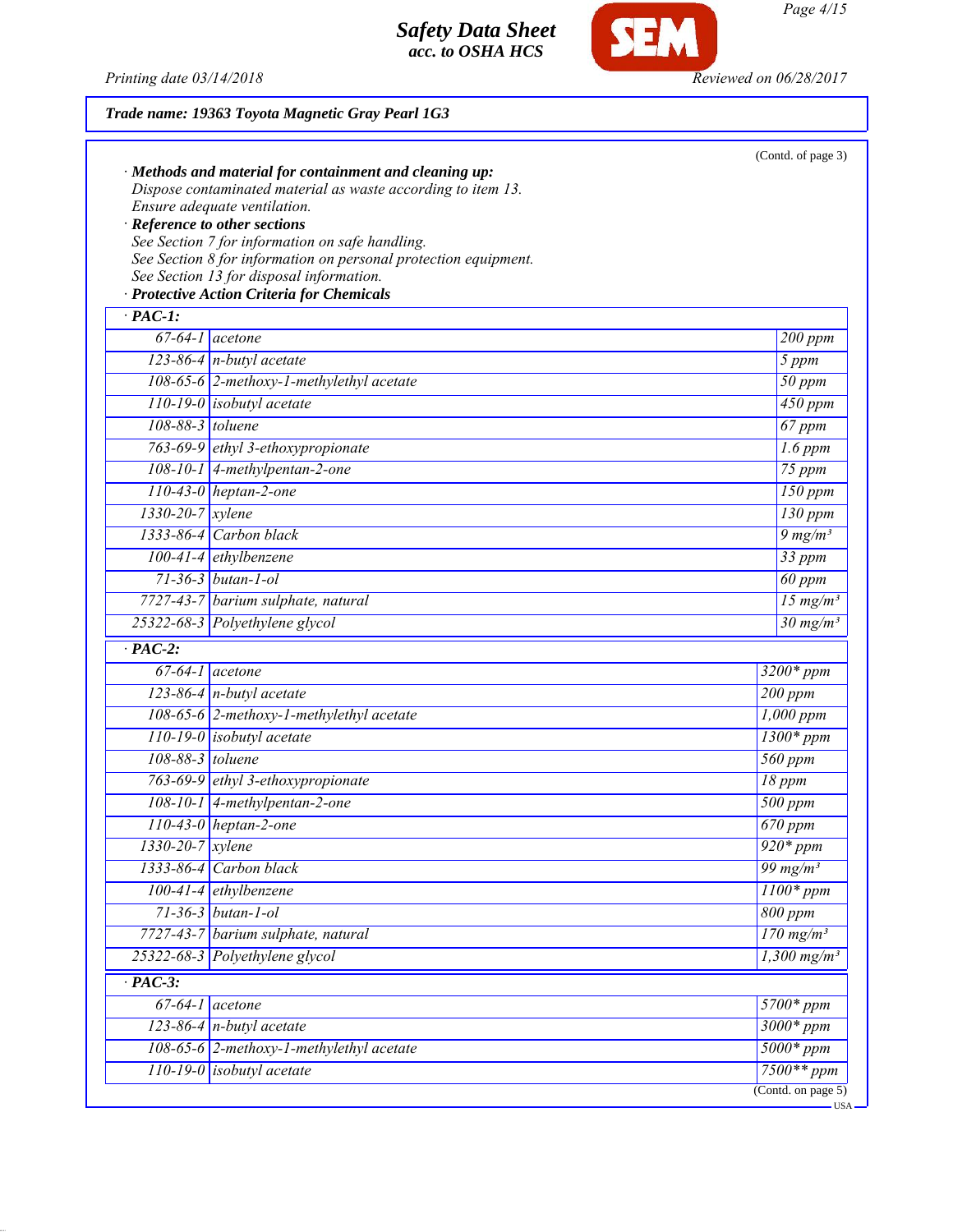

*Printing date 03/14/2018 Reviewed on 06/28/2017*

*Page 5/15*

### *Trade name: 19363 Toyota Magnetic Gray Pearl 1G3*

|                        |                                    | (Contd. of page 4)                 |
|------------------------|------------------------------------|------------------------------------|
| $108-88-3$ toluene     |                                    | $3700*$ ppm                        |
|                        | 763-69-9 ethyl 3-ethoxypropionate  | $110$ ppm                          |
|                        | $108-10-1$ 4-methylpentan-2-one    | $3000*$ ppm                        |
|                        | $110-43-0$ heptan-2-one            | $\frac{4000*}{2}$ ppm              |
| $1330 - 20 - 7$ xylene |                                    | $2500*ppm$                         |
|                        | $1333-86-4$ Carbon black           | $\overline{590}$ mg/m <sup>3</sup> |
|                        | 100-41-4 ethylbenzene              | $\frac{1800*}{ppm}$                |
|                        | $71 - 36 - 3$ butan-1-ol           | $8000**$ ppm                       |
|                        | 7727-43-7 barium sulphate, natural | 990 mg/m <sup>3</sup>              |
|                        | 25322-68-3 Polyethylene glycol     | $7,700$ mg/m <sup>3</sup>          |

### *\* 7 Handling and storage*

#### *· Handling:*

*· Precautions for safe handling No special measures required.*

*· Information about protection against explosions and fires:*

*Do not spray on a naked flame or any incandescent material.*

*Keep ignition sources away - Do not smoke.*

*Pressurized container: protect from sunlight and do not expose to temperatures exceeding 50°C, i.e. electric lights. Do not pierce or burn, even after use.*

*· Conditions for safe storage, including any incompatibilities*

- *· Storage:*
- *· Requirements to be met by storerooms and receptacles:*
- *Observe official regulations on storing packagings with pressurized containers.*
- *· Information about storage in one common storage facility: Not required.*
- *· Further information about storage conditions: Keep receptacle tightly sealed.*
- *· Specific end use(s) No further relevant information available.*

### *\* 8 Exposure controls/personal protection*

*· Additional information about design of technical systems: No further data; see item 7.*

- *· Control parameters*
- *· Components with limit values that require monitoring at the workplace:*

*The following constituents are the only constituents of the product which have a PEL, TLV or other recommended exposure limit.*

*At this time, the other constituents have no known exposure limits.*

### *67-64-1 acetone*

|  | PEL $\vert$ Long-term value: 2400 mg/m <sup>3</sup> , 1000 ppm |  |  |  |  |
|--|----------------------------------------------------------------|--|--|--|--|
|--|----------------------------------------------------------------|--|--|--|--|

- *REL Long-term value: 590 mg/m³, 250 ppm*
- *TLV Short-term value: 1187 mg/m³, 500 ppm Long-term value: 594 mg/m³, 250 ppm BEI*

## *123-86-4 n-butyl acetate*

*PEL Long-term value: 710 mg/m³, 150 ppm*

(Contd. on page 6)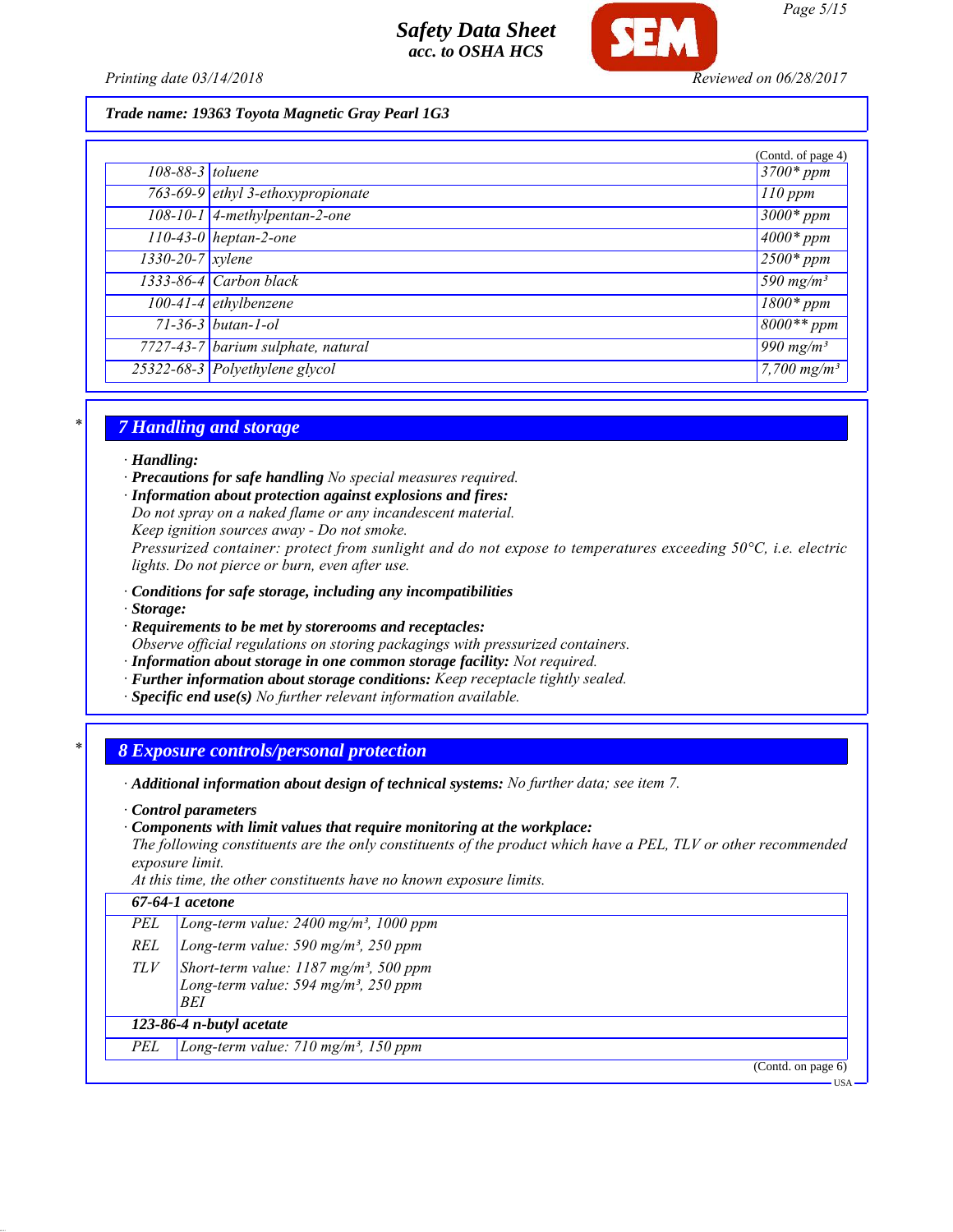

**SEM** 

# *Trade name: 19363 Toyota Magnetic Gray Pearl 1G3*

|            |                                                         | (Contd. of page 5) |
|------------|---------------------------------------------------------|--------------------|
| REL        | Long-term value: 950 mg/m <sup>3</sup> , 200 ppm        |                    |
| TLV        | Short-term value: 712 mg/m <sup>3</sup> , 150 ppm       |                    |
|            | Long-term value: 238 mg/m <sup>3</sup> , 50 ppm         |                    |
|            | 108-65-6 2-methoxy-1-methylethyl acetate                |                    |
|            | WEEL Long-term value: 50 ppm                            |                    |
|            | 110-19-0 isobutyl acetate                               |                    |
| PEL        | Long-term value: $700$ mg/m <sup>3</sup> , 150 ppm      |                    |
| REL        | Long-term value: 700 mg/m <sup>3</sup> , 150 ppm        |                    |
| TLV        | Short-term value: 712 mg/m <sup>3</sup> , 150 ppm       |                    |
|            | Long-term value: $238$ mg/m <sup>3</sup> , 50 ppm       |                    |
|            | 108-88-3 toluene                                        |                    |
| PEL        | Long-term value: 200 ppm                                |                    |
|            | Ceiling limit value: 300; 500* ppm                      |                    |
|            | *10-min peak per 8-hr shift                             |                    |
| REL        | Short-term value: 560 mg/m <sup>3</sup> , 150 ppm       |                    |
|            | Long-term value: 375 mg/m <sup>3</sup> , 100 ppm        |                    |
| <b>TLV</b> | Long-term value: 75 mg/m <sup>3</sup> , 20 ppm          |                    |
|            | <b>BEI</b>                                              |                    |
|            | 108-10-1 4-methylpentan-2-one                           |                    |
| <b>PEL</b> | Long-term value: 410 mg/m <sup>3</sup> , 100 ppm        |                    |
| <b>REL</b> | Short-term value: 300 mg/m <sup>3</sup> , 75 ppm        |                    |
|            | Long-term value: $205$ mg/m <sup>3</sup> , 50 ppm       |                    |
| TLV        | Short-term value: $307 \text{ mg/m}^3$ , 75 ppm         |                    |
|            | Long-term value: 82 mg/m <sup>3</sup> , 20 ppm          |                    |
|            | BEI                                                     |                    |
|            | 100-41-4 ethylbenzene                                   |                    |
| <b>PEL</b> | Long-term value: 435 mg/m <sup>3</sup> , 100 ppm        |                    |
| REL        | Short-term value: 545 mg/m <sup>3</sup> , 125 ppm       |                    |
|            | Long-term value: 435 mg/m <sup>3</sup> , 100 ppm        |                    |
| <b>TLV</b> | Long-term value: $87$ mg/m <sup>3</sup> , 20 ppm<br>BEI |                    |
|            | · Ingredients with biological limit values:             |                    |
|            | 67-64-1 acetone                                         |                    |
|            | $BEI$ 50 mg/L                                           |                    |
|            | Medium: urine                                           |                    |
|            | Time: end of shift                                      |                    |
|            | Parameter: Acetone (nonspecific)                        |                    |
|            |                                                         | (Contd. on page 7) |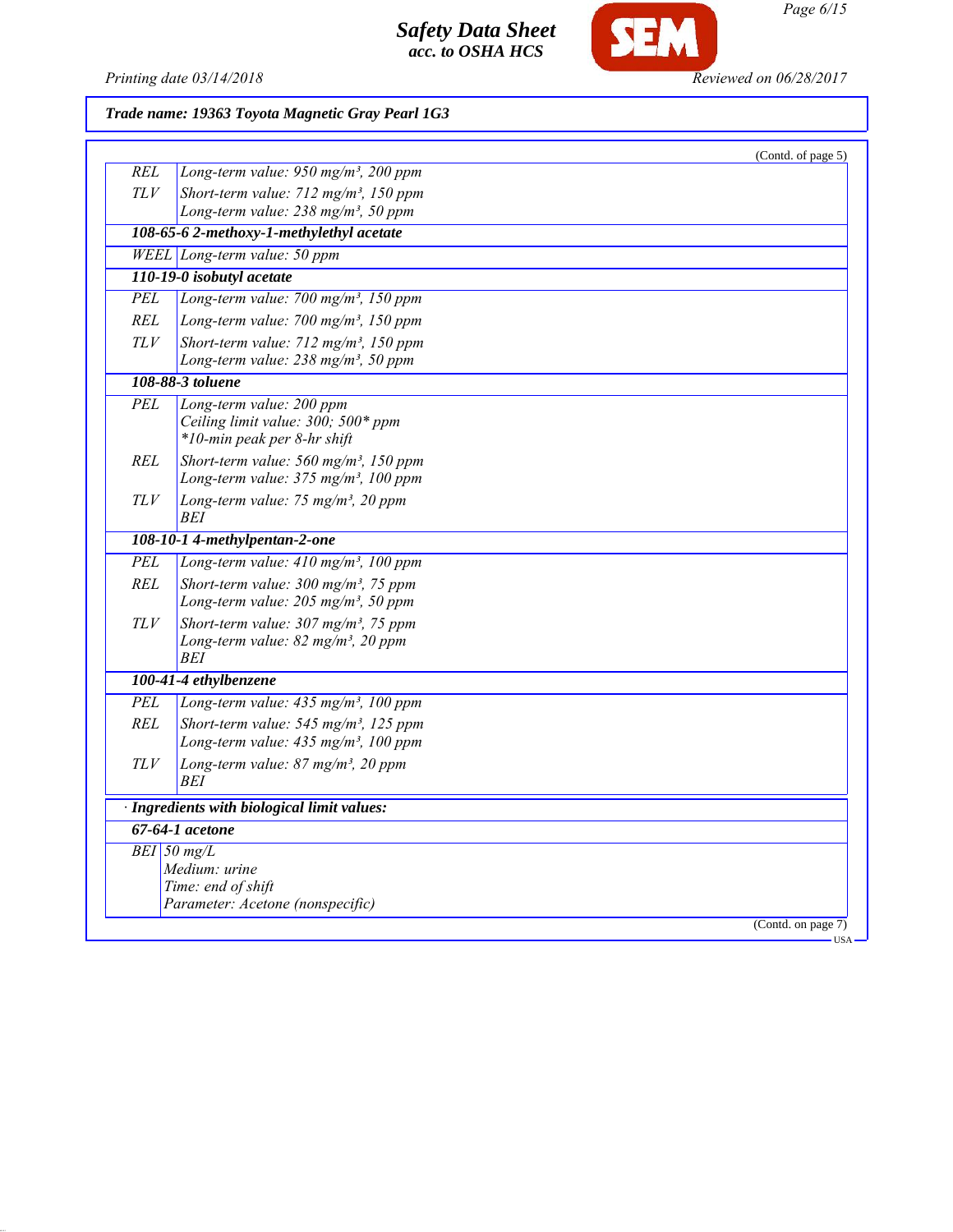*Printing date 03/14/2018 Reviewed on 06/28/2017*

SEM

# *Trade name: 19363 Toyota Magnetic Gray Pearl 1G3*

|                                                                                                                       | (Contd. of page 6) |
|-----------------------------------------------------------------------------------------------------------------------|--------------------|
| 108-88-3 toluene                                                                                                      |                    |
| $BEI$ 0.02 mg/L                                                                                                       |                    |
| Medium: blood                                                                                                         |                    |
| Time: prior to last shift of workweek                                                                                 |                    |
| Parameter: Toluene                                                                                                    |                    |
| $0.03$ mg/L                                                                                                           |                    |
| Medium: urine                                                                                                         |                    |
| Time: end of shift                                                                                                    |                    |
| Parameter: Toluene                                                                                                    |                    |
| $0.3$ mg/g creatinine                                                                                                 |                    |
| Medium: urine                                                                                                         |                    |
| Time: end of shift                                                                                                    |                    |
| Parameter: o-Cresol with hydrolysis (background)                                                                      |                    |
| 108-10-1 4-methylpentan-2-one                                                                                         |                    |
| $BEI$ 1 mg/L                                                                                                          |                    |
| Medium: urine                                                                                                         |                    |
| Time: end of shift                                                                                                    |                    |
| Parameter: MIBK                                                                                                       |                    |
| 100-41-4 ethylbenzene                                                                                                 |                    |
| BEI $0.7$ g/g creatinine                                                                                              |                    |
| Medium: urine                                                                                                         |                    |
| Time: end of shift at end of workweek                                                                                 |                    |
| Parameter: Sum of mandelic acid and phenylglyoxylic acid (nonspecific, semi-quantitative)                             |                    |
|                                                                                                                       |                    |
| Medium: end-exhaled air                                                                                               |                    |
| Time: not critical                                                                                                    |                    |
| Parameter: Ethyl benzene (semi-quantitative)                                                                          |                    |
| · Additional information: The lists that were valid during the creation were used as basis.                           |                    |
|                                                                                                                       |                    |
| · Exposure controls<br>· Personal protective equipment:                                                               |                    |
| · General protective and hygienic measures:                                                                           |                    |
| Keep away from foodstuffs, beverages and feed.                                                                        |                    |
| Immediately remove all soiled and contaminated clothing.                                                              |                    |
| Wash hands before breaks and at the end of work.                                                                      |                    |
| Store protective clothing separately.                                                                                 |                    |
| Avoid contact with the eyes.                                                                                          |                    |
| Avoid contact with the eyes and skin.                                                                                 |                    |
| · Breathing equipment:                                                                                                |                    |
| In case of brief exposure or low pollution use respiratory filter device. In case of intensive or longer exposure use |                    |
| respiratory protective device that is independent of circulating air.                                                 |                    |
| · Protection of hands:                                                                                                |                    |
|                                                                                                                       |                    |
| Protective gloves                                                                                                     |                    |
|                                                                                                                       |                    |
| The glove material has to be impermeable and resistant to the product/the substance/the preparation.                  |                    |
|                                                                                                                       | (Contd. on page 8) |

*Page 7/15*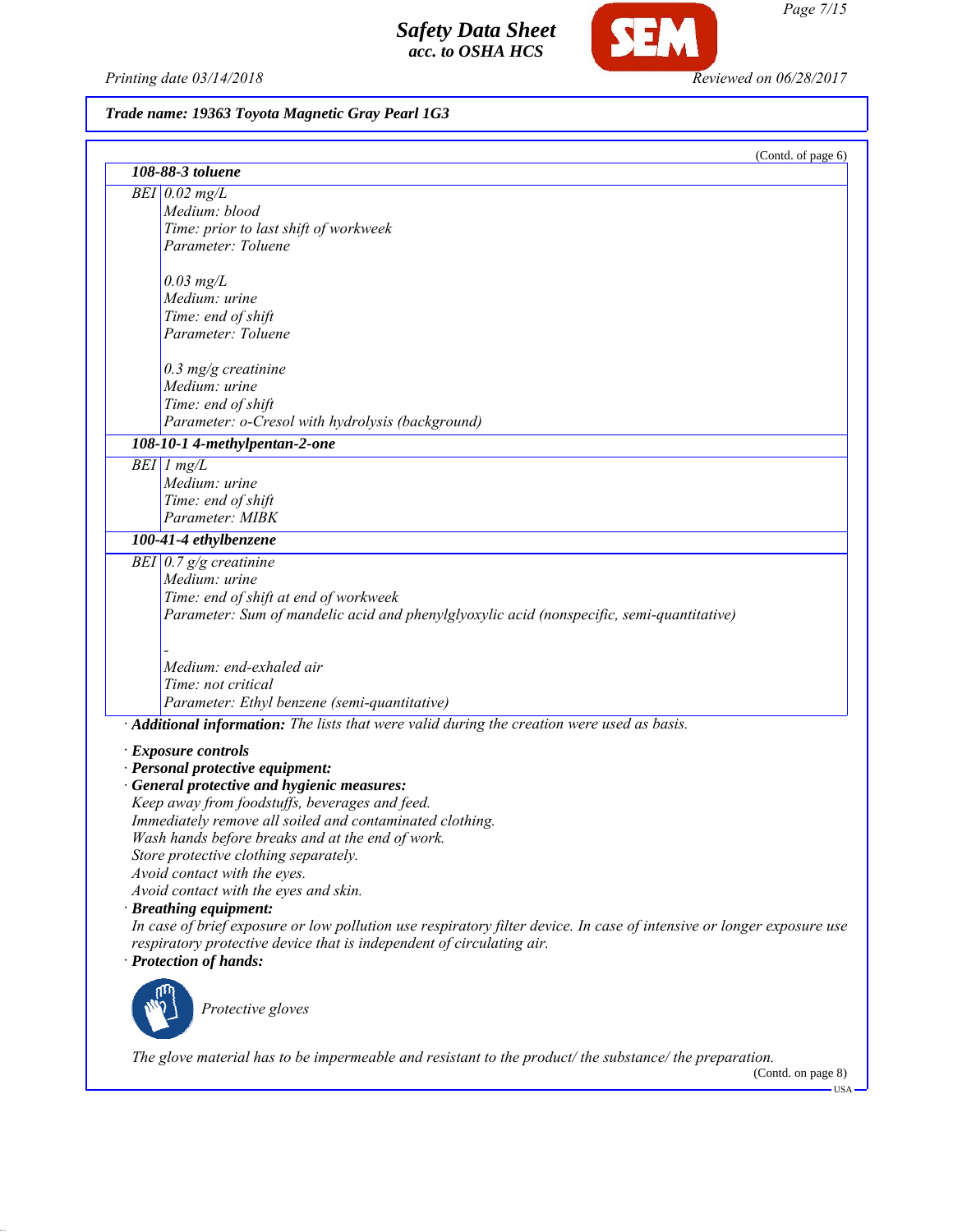*Printing date 03/14/2018 Reviewed on 06/28/2017*

### *Trade name: 19363 Toyota Magnetic Gray Pearl 1G3*

#### *· Material of gloves*

(Contd. of page 7)

*The selection of the suitable gloves does not only depend on the material, but also on further marks of quality and varies from manufacturer to manufacturer. As the product is a preparation of several substances, the resistance of the glove material can not be calculated in advance and has therefore to be checked prior to the application.*

## *· Penetration time of glove material*

*The exact break trough time has to be found out by the manufacturer of the protective gloves and has to be observed.*

### *· Eye protection:*

*Safety glasses*

*Tightly sealed goggles*

## *\* 9 Physical and chemical properties*

| · Information on basic physical and chemical properties<br><b>General Information</b> |                                                          |
|---------------------------------------------------------------------------------------|----------------------------------------------------------|
| $\cdot$ Appearance:                                                                   |                                                          |
| Form:                                                                                 | Aerosol                                                  |
| Color:                                                                                | Silver-colored                                           |
| $\cdot$ Odor:                                                                         | Characteristic                                           |
| · Odor threshold:                                                                     | Not determined.                                          |
| $\cdot$ pH-value:                                                                     | Not determined.                                          |
| $\cdot$ Change in condition                                                           |                                                          |
| Melting point/Melting range:                                                          | Undetermined.                                            |
| <b>Boiling point/Boiling range:</b>                                                   | 55.8-56.6 °C                                             |
| · Flash point:                                                                        | $-4 °C$                                                  |
| · Flammability (solid, gaseous):                                                      | Not applicable.                                          |
| · Ignition temperature:                                                               | 370 °C                                                   |
| · Decomposition temperature:                                                          | Not determined.                                          |
| $\cdot$ Auto igniting:                                                                | Product is not selfigniting.                             |
| · Danger of explosion:                                                                | In use, may form flammable/explosive vapour-air mixture. |
| · Explosion limits:                                                                   |                                                          |
| Lower:                                                                                | $1.9$ Vol %                                              |
| <b>Upper:</b>                                                                         | $13$ Vol $\%$                                            |
| $\cdot$ Vapor pressure at 20 $\cdot$ C:                                               | $233$ hPa                                                |
| $\cdot$ Density at 20 $\cdot$ C:                                                      | $0.75236$ g/cm <sup>3</sup>                              |
| $\cdot$ Relative density                                                              | Not determined.                                          |
| · Vapor density                                                                       | Not determined.                                          |
| $\cdot$ Evaporation rate                                                              | Not applicable.                                          |
| · Solubility in / Miscibility with<br>Water:                                          | Not miscible or difficult to mix.                        |
|                                                                                       | (Contd. on page 9)                                       |

USA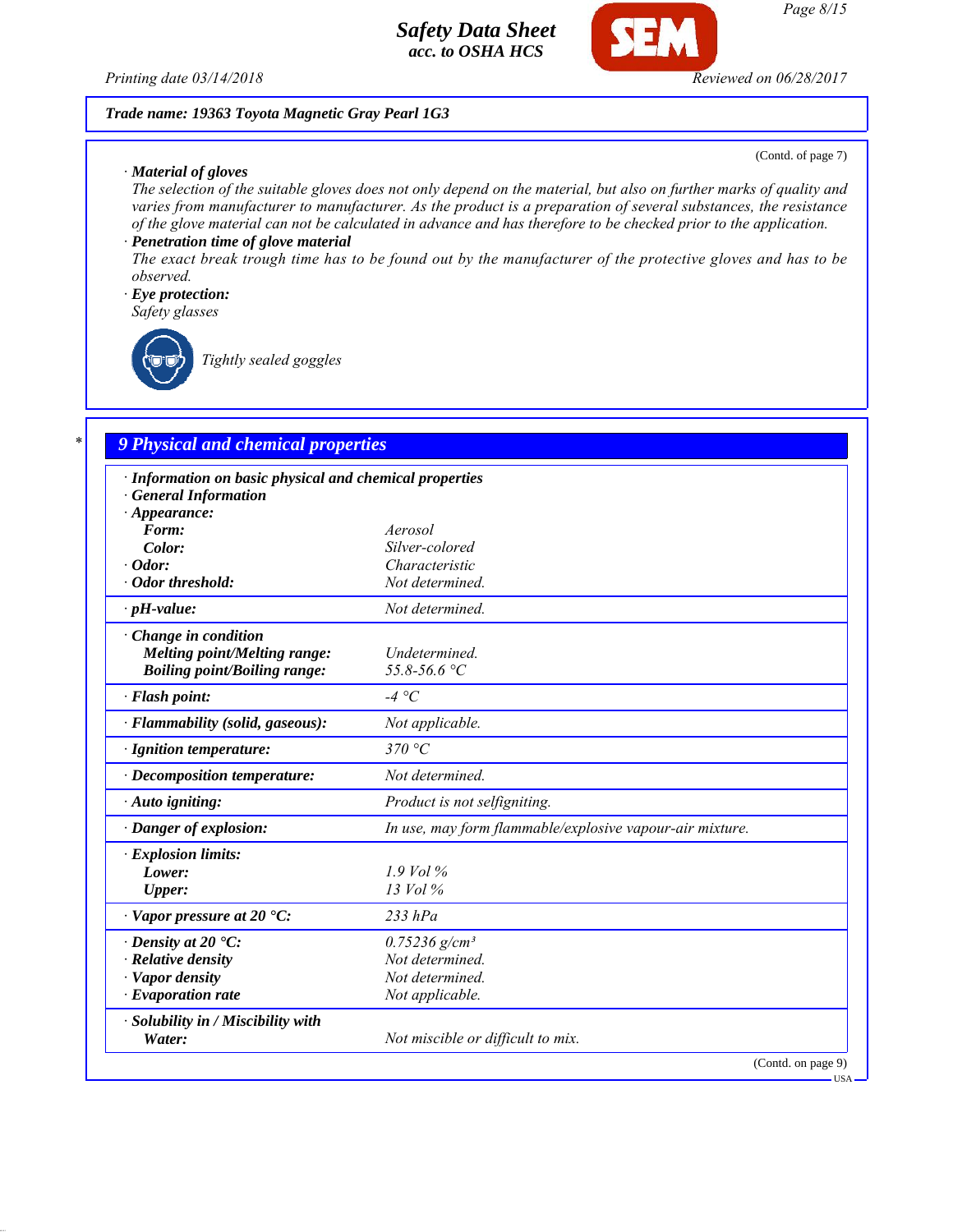

### *Trade name: 19363 Toyota Magnetic Gray Pearl 1G3*

|                                                            |                                            | (Contd. of page 8) |
|------------------------------------------------------------|--------------------------------------------|--------------------|
| · Partition coefficient (n-octanol/water): Not determined. |                                            |                    |
| $\cdot$ Viscosity:                                         |                                            |                    |
| Dynamic:                                                   | Not determined.                            |                    |
| Kinematic:                                                 | Not determined.                            |                    |
| · Solvent content:                                         |                                            |                    |
| Organic solvents:                                          | 92.5%                                      |                    |
| <b>VOC</b> content:                                        | 62.67%                                     |                    |
|                                                            | 623.0 $g/l / 5.20$ lb/gl                   |                    |
| Solids content:                                            | $7.5\%$                                    |                    |
| $\cdot$ Other information                                  | No further relevant information available. |                    |

### *10 Stability and reactivity*

*· Reactivity No further relevant information available.*

- *· Chemical stability*
- *· Thermal decomposition / conditions to be avoided: No decomposition if used according to specifications.*
- *· Possibility of hazardous reactions No dangerous reactions known.*
- *· Conditions to avoid No further relevant information available.*
- *· Incompatible materials: No further relevant information available.*
- *· Hazardous decomposition products: No dangerous decomposition products known.*

### *\* 11 Toxicological information*

*· Information on toxicological effects*

*· Acute toxicity:*

*· LD/LC50 values that are relevant for classification:*

### *108-88-3 toluene*

| Oral   | LD50                                            | $5,000$ mg/kg (rat)     |
|--------|-------------------------------------------------|-------------------------|
| Dermal | LD50                                            | $12,124$ mg/kg (rabbit) |
|        | $\frac{1}{2} \pi$ aro $\mu$ $\frac{1}{2}$ = 220 |                         |

*Inhalative LC50/4 h 5,320 mg/l (mouse)*

#### *· Primary irritant effect:*

*· on the skin: No irritant effect.*

*· on the eye: Irritating effect.*

*· Sensitization: No sensitizing effects known.*

*· Additional toxicological information:*

*The product shows the following dangers according to internally approved calculation methods for preparations: Irritant*

#### *· Carcinogenic categories*

|                        | · IARC (International Agency for Research on Cancer) |                        |
|------------------------|------------------------------------------------------|------------------------|
| 108-88-3 toluene       |                                                      |                        |
|                        | $108-10-1$ 4-methylpentan-2-one                      | 2B                     |
| $1330 - 20 - 7$ xylene |                                                      |                        |
|                        | 1333-86-4 Carbon black                               | 2B                     |
|                        | 100-41-4 ethylbenzene                                | 12B                    |
|                        |                                                      | (Contd. on page $10$ ) |
|                        |                                                      | <b>USA</b>             |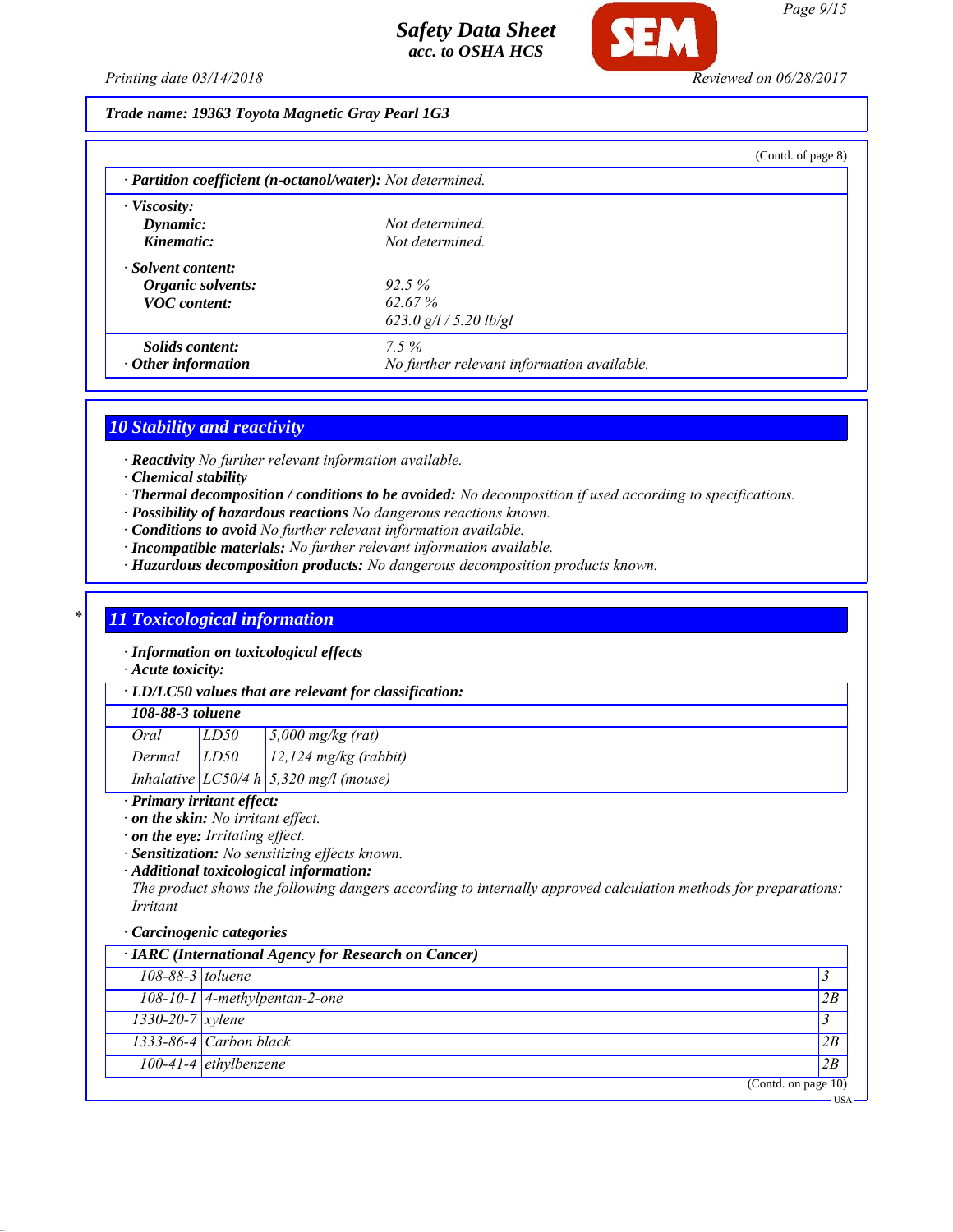

*Page 10/15*

*Printing date 03/14/2018 Reviewed on 06/28/2017*

*Trade name: 19363 Toyota Magnetic Gray Pearl 1G3*

(Contd. of page 9)

*· NTP (National Toxicology Program)*

*None of the ingredients is listed.*

*· OSHA-Ca (Occupational Safety & Health Administration)*

*None of the ingredients is listed.*

# *\* 12 Ecological information*

#### *· Toxicity*

- *· Aquatic toxicity: No further relevant information available.*
- *· Persistence and degradability No further relevant information available.*
- *· Behavior in environmental systems:*
- *· Bioaccumulative potential No further relevant information available.*
- *· Mobility in soil No further relevant information available.*
- *· Additional ecological information:*
- *· General notes:*

*Water hazard class 1 (Self-assessment): slightly hazardous for water*

*Do not allow undiluted product or large quantities of it to reach ground water, water course or sewage system.*

- *· Results of PBT and vPvB assessment*
- *· PBT: Not applicable.*
- *· vPvB: Not applicable.*
- *· Other adverse effects No further relevant information available.*

## *13 Disposal considerations*

*· Waste treatment methods*

*· Recommendation:*

*Must not be disposed of together with household garbage. Do not allow product to reach sewage system.*

*· Uncleaned packagings:*

*· Recommendation: Disposal must be made according to official regulations.*

| $\cdot$ UN-Number               |                     |  |
|---------------------------------|---------------------|--|
| · DOT, ADR, IMDG, IATA          | <i>UN1950</i>       |  |
| $\cdot$ UN proper shipping name |                     |  |
| $\cdot$ DOT                     | Aerosols, flammable |  |
| $\cdot$ ADR                     | 1950 Aerosols       |  |
| $\cdot$ IMDG                    | <i>AEROSOLS</i>     |  |
| $\cdot$ IATA                    | AEROSOLS, flammable |  |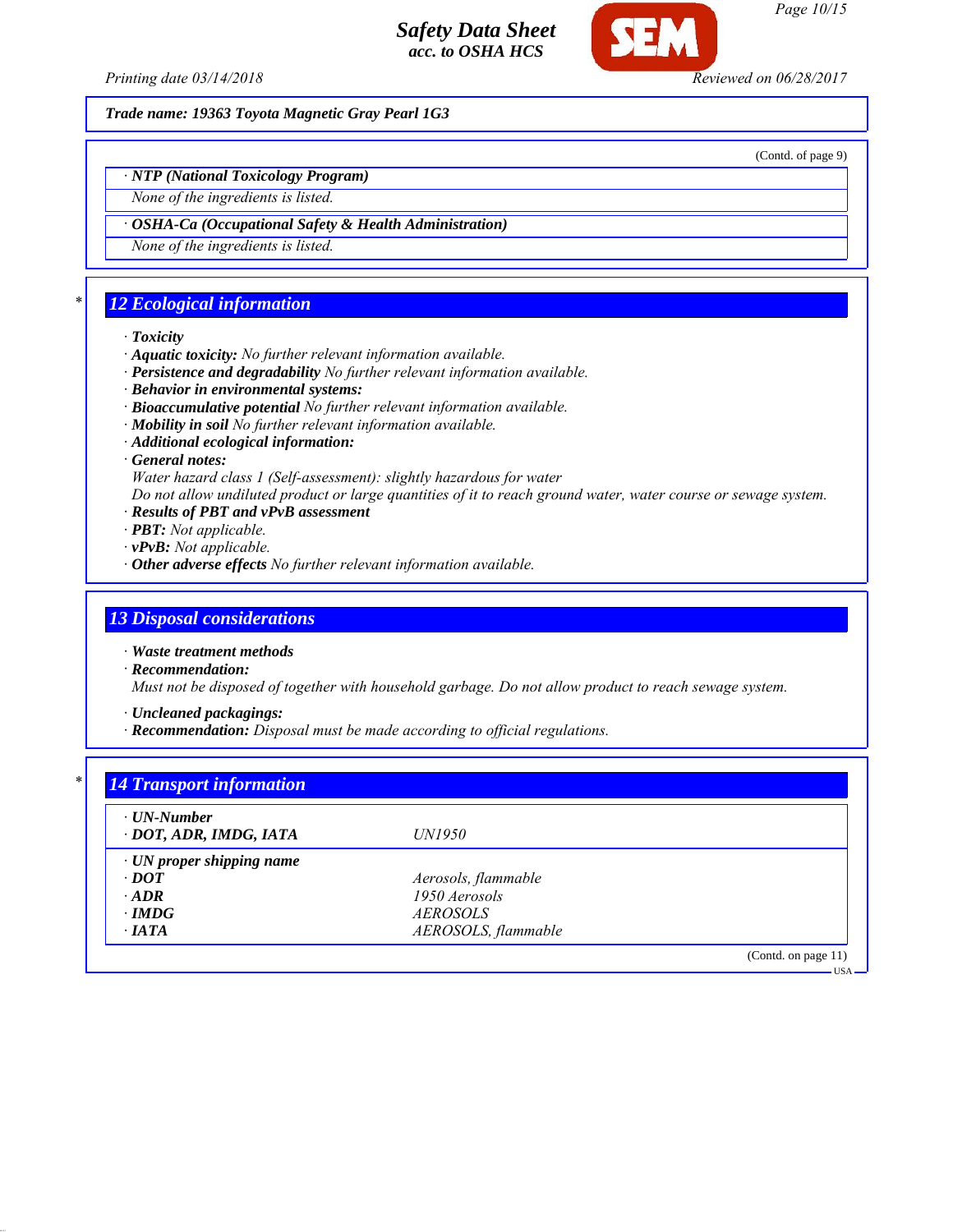

*Page 11/15*

USA

*Printing date 03/14/2018 Reviewed on 06/28/2017*

*Trade name: 19363 Toyota Magnetic Gray Pearl 1G3*

|                                              | (Contd. of page 10)                                                                                                           |
|----------------------------------------------|-------------------------------------------------------------------------------------------------------------------------------|
| · Transport hazard class(es)                 |                                                                                                                               |
| $\cdot$ DOT                                  |                                                                                                                               |
|                                              |                                                                                                                               |
|                                              |                                                                                                                               |
|                                              |                                                                                                                               |
| · Class                                      | 2.1                                                                                                                           |
| $\cdot$ Label                                | 2.1                                                                                                                           |
| $\cdot$ ADR                                  |                                                                                                                               |
|                                              |                                                                                                                               |
|                                              |                                                                                                                               |
|                                              |                                                                                                                               |
|                                              |                                                                                                                               |
| · Class<br>$\cdot$ Label                     | 2 5F Gases                                                                                                                    |
|                                              | 2.1                                                                                                                           |
| $\cdot$ IMDG, IATA                           |                                                                                                                               |
|                                              |                                                                                                                               |
|                                              |                                                                                                                               |
|                                              |                                                                                                                               |
| · Class                                      | 2.1                                                                                                                           |
| $\cdot$ Label                                | 2.1                                                                                                                           |
| · Packing group                              |                                                                                                                               |
| · DOT, ADR, IMDG, IATA                       | Void                                                                                                                          |
| · Environmental hazards:                     |                                                                                                                               |
| · Marine pollutant:                          | N <sub>o</sub>                                                                                                                |
| · Special precautions for user               | Warning: Gases                                                                                                                |
| · EMS Number:                                | $F$ -D,S-U                                                                                                                    |
| · Stowage Category                           | B                                                                                                                             |
| · Stowage Code                               | SW1 Protected from sources of heat.<br>SW22 For AEROSOLS with a maximum capacity of 1 litre:                                  |
|                                              | Category A. For AEROSOLS with a capacity above 1 litre:                                                                       |
|                                              | Category B. For WASTE AEROSOLS: Category C, Clear of living                                                                   |
|                                              | quarters.                                                                                                                     |
| · Segregation Code                           | SG69 For AEROSOLS with a maximum capacity of 1 litre:<br>Segregation as for class 9. Stow "separated from" class 1 except for |
|                                              | division 1.4. For AEROSOLS with a capacity above 1 litre:                                                                     |
|                                              | Segregation as for the appropriate subdivision of class 2. For                                                                |
|                                              | WASTE AEROSOLS: Segregation as for the appropriate subdivision                                                                |
|                                              | of class 2.                                                                                                                   |
| · Transport in bulk according to Annex II of |                                                                                                                               |
| <b>MARPOL73/78 and the IBC Code</b>          | Not applicable.                                                                                                               |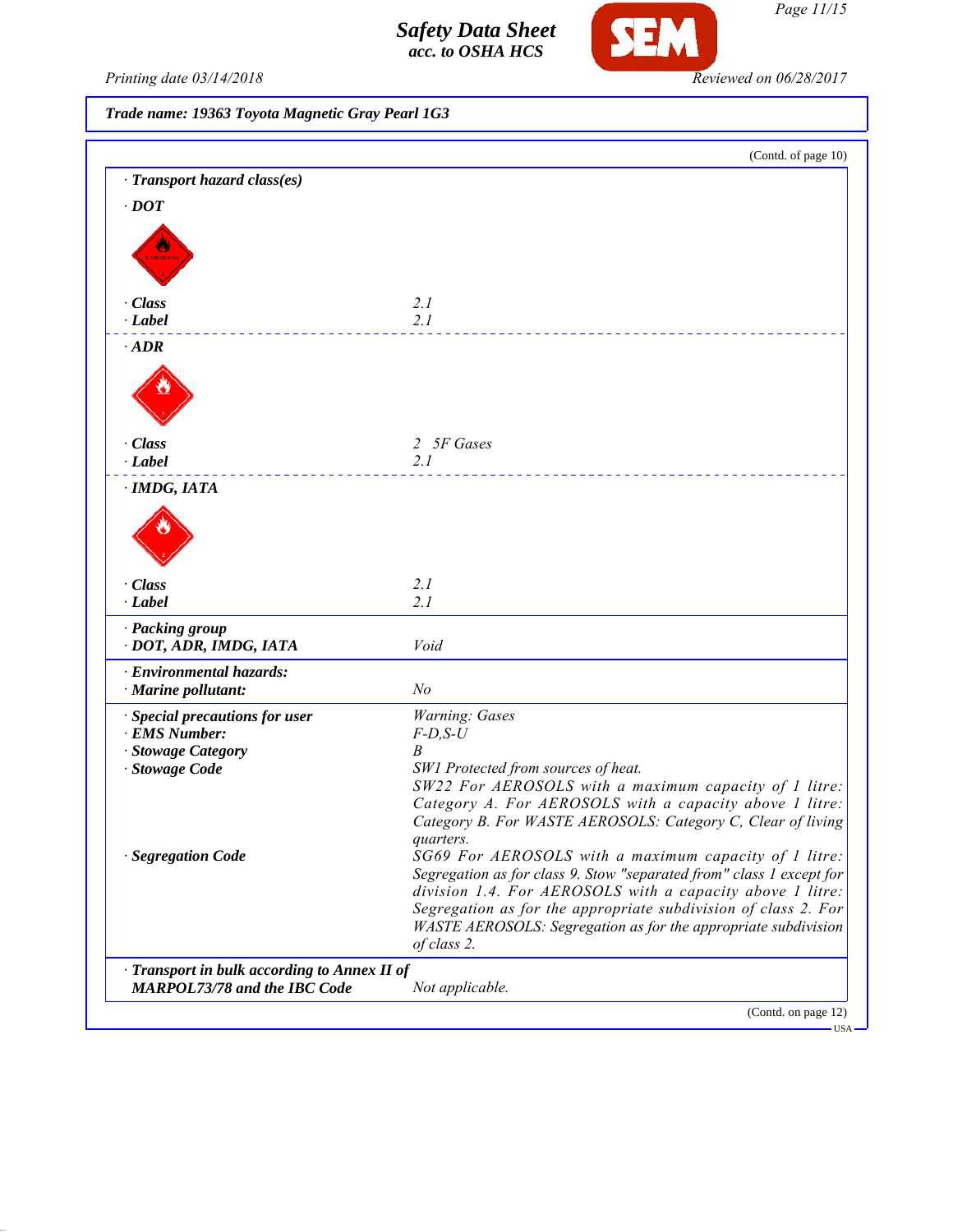

*Page 12/15*

*Printing date 03/14/2018 Reviewed on 06/28/2017*

*Trade name: 19363 Toyota Magnetic Gray Pearl 1G3*

|                                           | (Contd. of page 11)                |
|-------------------------------------------|------------------------------------|
| $\cdot$ Transport/Additional information: |                                    |
| $\cdot$ DOT                               |                                    |
| • Quantity limitations                    | On passenger aircraft/rail: 75 kg  |
|                                           | On cargo aircraft only: 150 kg     |
| $\cdot$ ADR                               |                                    |
| $\cdot$ Excepted quantities (EQ)          | Code: E0                           |
|                                           | Not permitted as Excepted Quantity |
| $\cdot$ IMDG                              |                                    |
| Limited quantities (LO)                   | H.                                 |
| $\cdot$ Excepted quantities (EQ)          | $Code$ $E0$                        |
|                                           | Not permitted as Excepted Quantity |
| · UN "Model Regulation":                  | <b>UN 1950 AEROSOLS, 2.1</b>       |

## *\* 15 Regulatory information*

*· Safety, health and environmental regulations/legislation specific for the substance or mixture · Sara*

|                           | None of the ingredient is listed.               |
|---------------------------|-------------------------------------------------|
|                           | Section 313 (Specific toxic chemical listings): |
|                           | Acrylic Resin                                   |
| 108-88-3 toluene          |                                                 |
|                           | $108-10-1$ 4-methylpentan-2-one                 |
| $7429 - 90 - 5$ aluminium |                                                 |
| $1330-20-7$ xylene        |                                                 |
|                           | $100-41-4$ ethylbenzene                         |
|                           | $71 - 36 - 3$ butan-1-ol                        |
|                           | 7727-43-7 barium sulphate, natural              |
|                           | <b>TSCA</b> (Toxic Substances Control Act):     |
|                           | $67-64-1$ acetone                               |
|                           | $123-86-4$ n-butyl acetate                      |
|                           | 108-65-6 2-methoxy-1-methylethyl acetate        |
|                           | $110-19-0$ isobutyl acetate                     |
|                           | $108 - 88 - 3$ toluene                          |
|                           | 763-69-9 ethyl 3-ethoxypropionate               |
|                           | 9004-36-8 Cellulose Acetate Butyrate            |
|                           | 108-10-1 4-methylpentan-2-one                   |
|                           | $110-43-0$ heptan-2-one                         |
|                           | $7429 - 90 - 5$ aluminium                       |
|                           |                                                 |
| $1330 - 20 - 7$ xylene    |                                                 |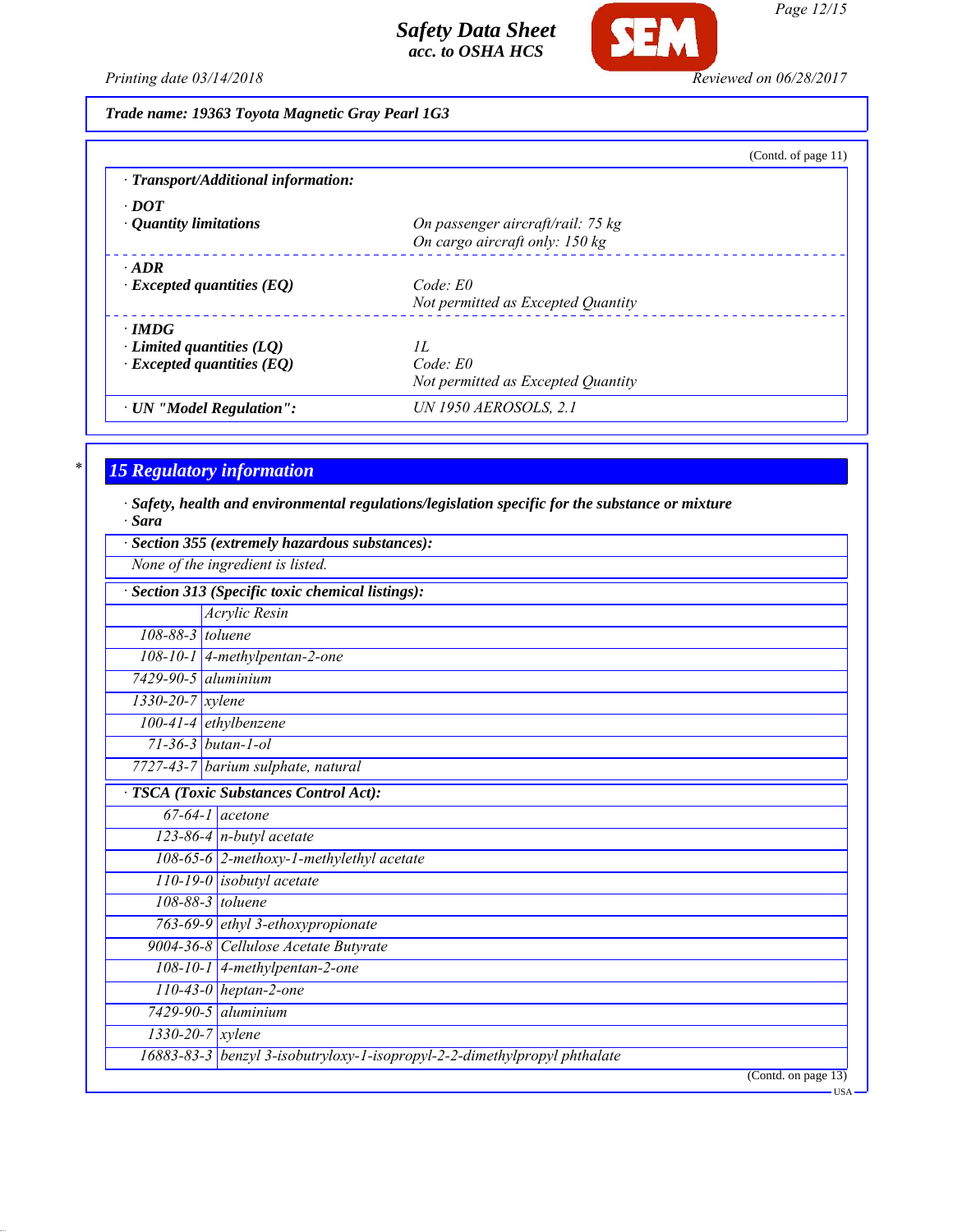

*Page 13/15*

Printing date 03/14/2018 **Reviewed on 06/28/2017** 

*Trade name: 19363 Toyota Magnetic Gray Pearl 1G3*

|                        |                                                                                                                                                                                                                                           | (Contd. of page 12)      |
|------------------------|-------------------------------------------------------------------------------------------------------------------------------------------------------------------------------------------------------------------------------------------|--------------------------|
|                        | 1333-86-4 Carbon black                                                                                                                                                                                                                    |                          |
|                        | $100-41-4$ ethylbenzene                                                                                                                                                                                                                   |                          |
|                        | 6358-30-1 Violet Pigment                                                                                                                                                                                                                  |                          |
|                        | 147-14-8 Phthalocyanine Blue                                                                                                                                                                                                              |                          |
|                        | $71 - 36 - 3$ butan-1-ol                                                                                                                                                                                                                  |                          |
|                        | $41556-26-7$ bis(1,2,2,6,6-Pentamethyl-4-piperidinyl) sebacate                                                                                                                                                                            |                          |
|                        | $104810-48-2$ poly(oxy-1,2-ethanediyl), $\alpha$ -[3-[3-(2H-benzotriazol-2-yl)-5-(1,1-dimethylethyl)-4-hydroxyphenyl]-<br>l-oxopropyl]-ω-hydroxy-                                                                                         |                          |
|                        | 7727-43-7 barium sulphate, natural                                                                                                                                                                                                        |                          |
|                        | $104810-47-1$ poly(oxy-1,2-ethanediyl), $\alpha$ -[3-[3-(2H-benzotriazol-2-yl)-5-(1,1-dimethylethyl)-4-hydroxyphenyl]-<br>1-oxopropyl]- $\omega$ -[3-[3-(2H- benzotriazol-2-yl)-5-(1,1-dimethylethyl)-4-hydroxyphenyl]-1-<br>oxopropoxy]- |                          |
|                        | $82919-37-7$ Methyl (1,2,2,6,6,- pentamethyl-4-piperidinyl) sebacate                                                                                                                                                                      |                          |
|                        | 25322-68-3 Polyethylene glycol                                                                                                                                                                                                            |                          |
|                        | 106-79-6 Dimethyl sebacate(Impurity)                                                                                                                                                                                                      |                          |
|                        | $2403-89-6$ 4-Piperidinol, 1,2,2,6,6 pentamethyl- (Impurity)                                                                                                                                                                              |                          |
|                        | · TSCA new (21st Century Act) (Substances not listed)                                                                                                                                                                                     |                          |
|                        | 68476-86-8 Petroleum gases, liquefied, sweetened                                                                                                                                                                                          |                          |
| Proposition 65         |                                                                                                                                                                                                                                           |                          |
|                        | Chemicals known to cause cancer:                                                                                                                                                                                                          |                          |
|                        | $108-10-1$ 4-methylpentan-2-one                                                                                                                                                                                                           |                          |
| $1330 - 20 - 7$ xylene |                                                                                                                                                                                                                                           |                          |
|                        | 1333-86-4 Carbon black                                                                                                                                                                                                                    |                          |
|                        | $100-41-4$ ethylbenzene                                                                                                                                                                                                                   |                          |
|                        | · Chemicals known to cause reproductive toxicity for females:                                                                                                                                                                             |                          |
|                        | None of the ingredients is listed.                                                                                                                                                                                                        |                          |
|                        | Chemicals known to cause reproductive toxicity for males:                                                                                                                                                                                 |                          |
|                        | None of the ingredients is listed.                                                                                                                                                                                                        |                          |
|                        |                                                                                                                                                                                                                                           |                          |
|                        | Chemicals known to cause developmental toxicity:                                                                                                                                                                                          |                          |
| $108-88-3$ toluene     |                                                                                                                                                                                                                                           |                          |
|                        | 108-10-1 4-methylpentan-2-one                                                                                                                                                                                                             |                          |
|                        | · Cancerogenity categories                                                                                                                                                                                                                |                          |
|                        | <b>EPA</b> (Environmental Protection Agency)                                                                                                                                                                                              |                          |
| $67-64-1$ acetone      |                                                                                                                                                                                                                                           |                          |
| 108-88-3 toluene       |                                                                                                                                                                                                                                           | $\overline{\mathit{II}}$ |
|                        | 108-10-1 4-methylpentan-2-one                                                                                                                                                                                                             | Ι                        |
| $1330 - 20 - 7$ xylene |                                                                                                                                                                                                                                           | I                        |
|                        | $100-41-4$ ethylbenzene                                                                                                                                                                                                                   | D                        |
|                        | 71-36-3 butan-1-ol                                                                                                                                                                                                                        | D                        |
|                        | 7727-43-7 barium sulphate, natural                                                                                                                                                                                                        | D, CBD(inh), NL(oral)    |
|                        | · TLV (Threshold Limit Value established by ACGIH)                                                                                                                                                                                        |                          |
| $67-64-1$ acetone      |                                                                                                                                                                                                                                           | A4                       |
|                        |                                                                                                                                                                                                                                           | (Contd. on page 14)      |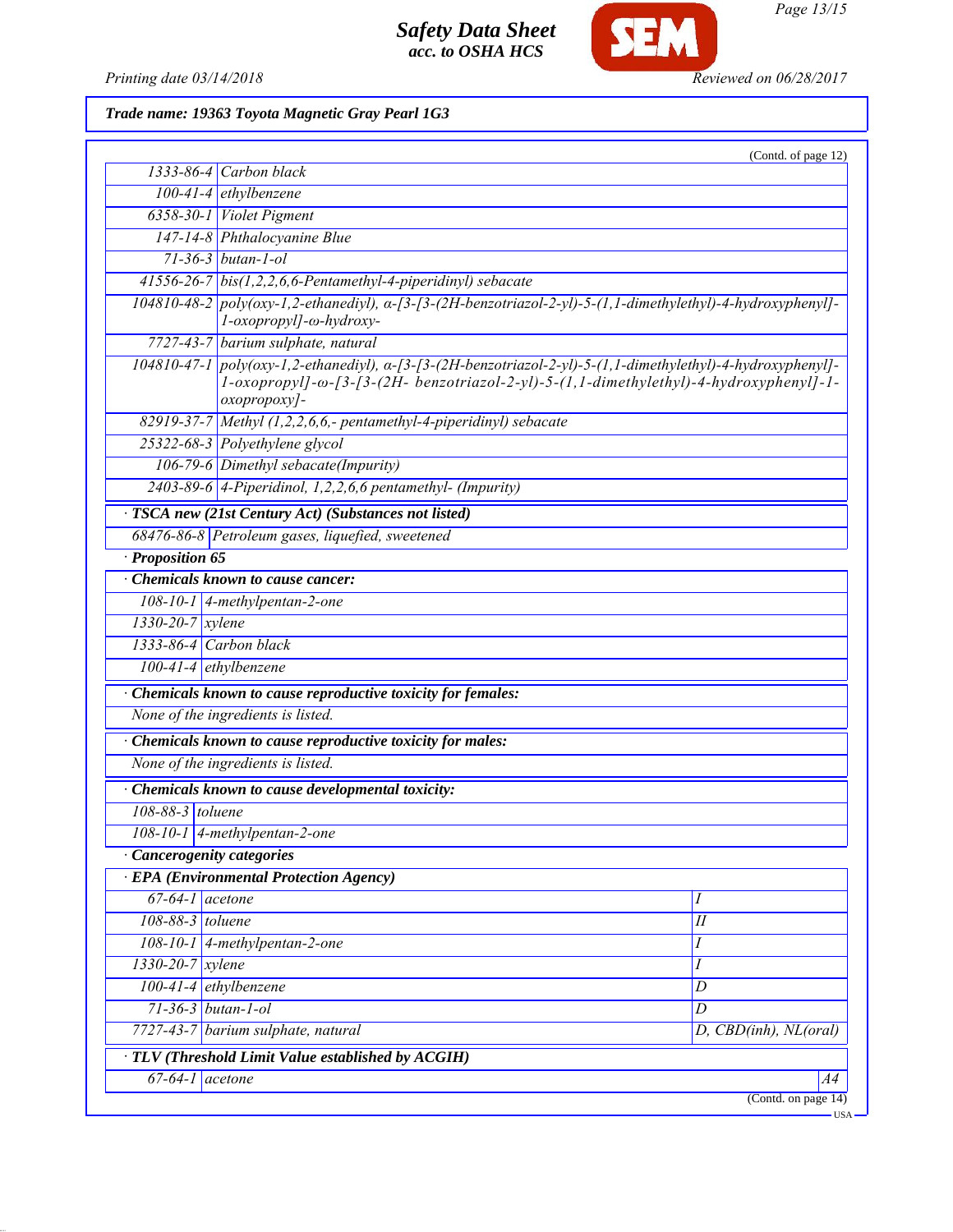

#### *Trade name: 19363 Toyota Magnetic Gray Pearl 1G3*

|                        |                                                                    | (Contd. of page 13) |
|------------------------|--------------------------------------------------------------------|---------------------|
| $108-88-3$ toluene     |                                                                    | A4                  |
|                        | $7429 - 90 - 5$ aluminium                                          | A4                  |
| $1330 - 20 - 7$ xylene |                                                                    | A4                  |
|                        | 1333-86-4 Carbon black                                             | A4                  |
|                        | 100-41-4 ethylbenzene                                              | A3                  |
|                        | · NIOSH-Ca (National Institute for Occupational Safety and Health) |                     |
|                        | $\frac{1}{2}$                                                      |                     |

*1333-86-4 Carbon black*

*· GHS label elements The product is classified and labeled according to the Globally Harmonized System (GHS). · Hazard pictograms*



*· Signal word Danger*

*· Hazard-determining components of labeling: acetone toluene 4-methylpentan-2-one n-butyl acetate · Hazard statements H222 Extremely flammable aerosol. H280 Contains gas under pressure; may explode if heated. H319 Causes serious eye irritation. H351 Suspected of causing cancer. H361 Suspected of damaging fertility or the unborn child. H336 May cause drowsiness or dizziness. H373 May cause damage to organs through prolonged or repeated exposure. · Precautionary statements P201 Obtain special instructions before use. P202 Do not handle until all safety precautions have been read and understood. P210 Keep away from heat/sparks/open flames/hot surfaces. - No smoking. P211 Do not spray on an open flame or other ignition source. P251 Pressurized container: Do not pierce or burn, even after use. P260 Do not breathe dust/fume/gas/mist/vapors/spray. P264 Wash thoroughly after handling. P271 Use only outdoors or in a well-ventilated area. P280 Wear protective gloves/protective clothing/eye protection/face protection. P304+P340 IF INHALED: Remove person to fresh air and keep comfortable for breathing. P305+P351+P338 If in eyes: Rinse cautiously with water for several minutes. Remove contact lenses, if present and easy to do. Continue rinsing. P308+P313 IF exposed or concerned: Get medical advice/attention. P312 Call a poison center/doctor if you feel unwell. P314 Get medical advice/attention if you feel unwell. P337+P313 If eye irritation persists: Get medical advice/attention. P403+P233 Store in a well-ventilated place. Keep container tightly closed. P405 Store locked up. P410+P403 Protect from sunlight. Store in a well-ventilated place.* (Contd. on page 15)

*Page 14/15*